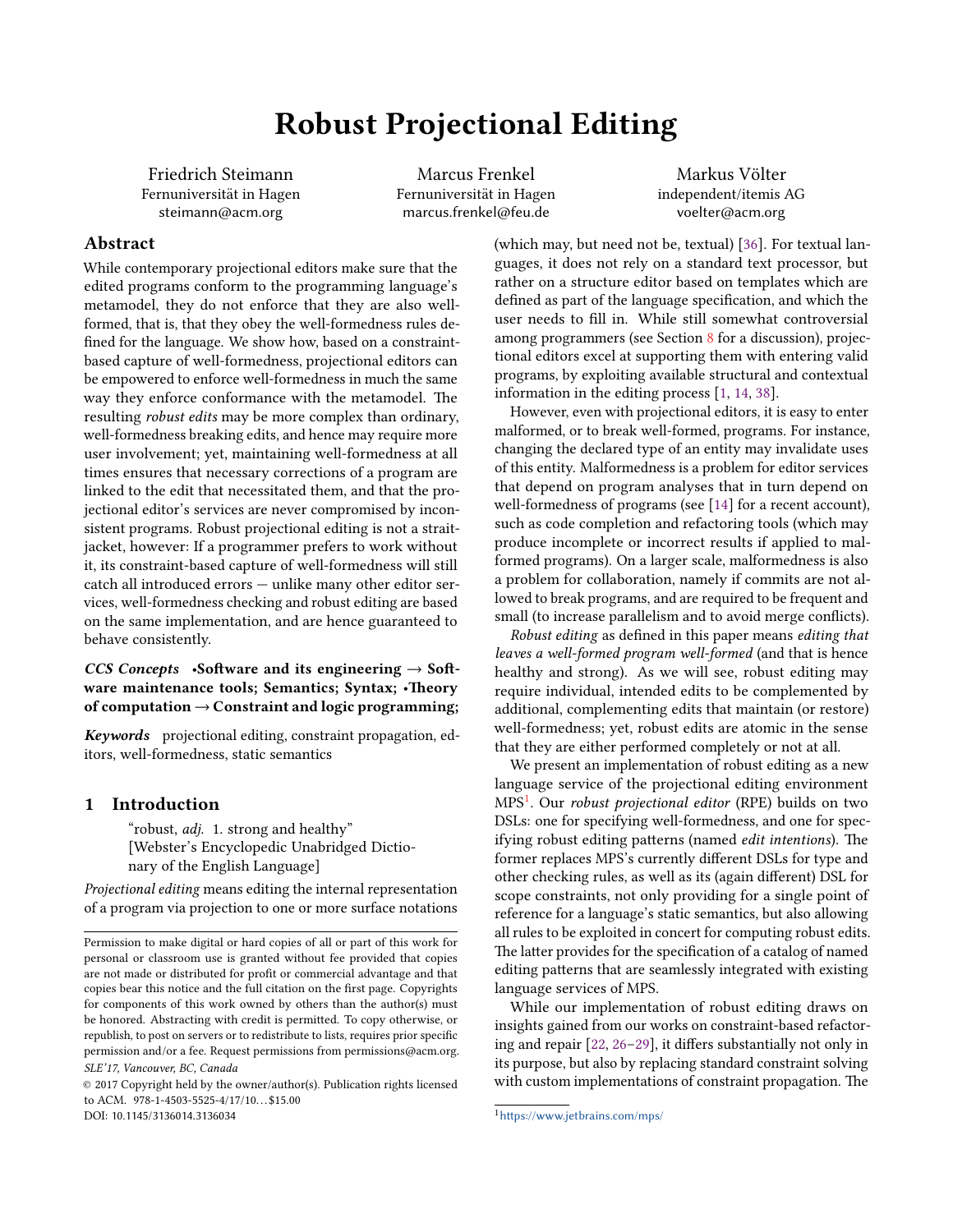latter allows us to introduce special purpose constraints and, more importantly, to interleave the search for a solution with user interaction, thus avoiding the computation of solutions that the user will dismiss. Our work not only fills a hole in the array of language services that can be generated from a single constraint-based specification of a language's static semantics [\[25\]](#page-11-4), it also responds to a recent call for researching the semantic foundations of editors [\[14\]](#page-11-1).

Our paper is organized as follows: After a motivating example (Sect. [2\)](#page-1-0), we lay the foundations of robust projectional editing (Sect. [3\)](#page-1-1) and state the problem we are addressing (Sect. [4\)](#page-3-0). We present a generic solution of the problem (Sect. [5\)](#page-4-0) and complement it with edit intentions (Sect. [6\)](#page-6-0). After a detailed account of our implementation (Sect. [7\)](#page-7-0), we discuss our work (Sect. [8\)](#page-9-0) and relate it to others (Sect. [9\)](#page-10-0).

## <span id="page-1-0"></span>2 Motivating Example

To motivate our notion of robust edits, we assume here a simple language with modules and records (LMR; see [\[33\]](#page-12-3) for its definition, and Figure  $1$  for an excerpt of its abstract syntax), in which we have written the (incomplete) program

#### **prog**

```
module A record Y { c : X } end
  module B record Y { a : X } end
  import A
  record X { a : X b : X }
  def x : X = new X {}
  def y : Y = new Y {}
  def z = x . _
end
```
At the position of the underscore (the current editing position), the RPE that we envision would offer us a choice of  ${a,$ b} for selection. The RPE can infer this choice from (i) structural knowledge, knowing that, in LMR, only a reference to a record field can occur on the right of the dot, restricting the choice to  $\{a, b, c, B. Y. a\}$ ; and from (ii) program-level type information, knowing that the type on the left of the dot, the type of x, is X, which has members a and b, thus restricting the choice to  $\{a, b\}$ . Note that, were the field access a entered before the receiver x, the choice for the field would be  ${a, b, c}$  (using scope information to exclude B.Y.a); after selecting a, well-typedness would require the receiver (le of the dot) to have type X, including x, but ruling out y for selection.

Suppose that we have entered x.a, but now want to replace x with y. As noted above, this would render the program ill-typed. However, rather than preventing this editing intent, a more useful RPE would allow the user to choose y anyhow, requiring selection among a number of options that maintain the program's well-formedness. Option 1 would be to also replace a by c; option  $(2)$  would be to move the field declaration a from type X to type Y, option 3 would be to change the type of y and its initializing expression to X; and

option  $\Phi$  to import module B instead of A, replace the type A. Y of y with B. Y, and select B. Y. a instead of  $X$ .  $a^2$  $a^2$ . Last but not least, as option  $(5)$  the field access can be removed. Note that each option results in a well-formed program, in which (with the exception of the last)  $x$  in  $x$ . a has been replaced by y, the original editing intent; the last one is somewhat special in that it deletes a program element (rather than changing an existing one).

If deleting is an edit option, then adding should also be. Indeed, there is yet another option  $\circledS$  that users of a standard editor can readily choose, by going through a temporarily malformed program: replace x with y and add and select a new field a to A.Y. In fact, adding new program elements only after using them in a program under edit is a common programming practice, one that contemporary projectional editors do not support, because every reference eagerly binds to its target when it is entered. To automatically complement a reference to a new program element with creating the element, an RPE would need to infer, from the current edit position, where the new program element (here: a new field a) is to be added (here: to A.Y).

## <span id="page-1-1"></span>3 Foundations

We define here the context in which we assume our RPE to operate: the abstract syntax, or language model, of the object language (i.e., the software language the RPE is provided for), and the object language's rules of well-formedness (static semantics; but recall that for projectional editing, this usually excludes rules of name binding; cf. Footnote [2\)](#page-1-2).

### <span id="page-1-6"></span>3.1 Language Model

Following Lämmel [[7\]](#page-11-5), we assume that a program is represented by an attributed abstract syntax graph (ASG), where each node is an instance of a struct<sup>[3](#page-1-3)</sup>. The edges of the ASG are encoded using reference attributes of the nodes, which are complemented by attributes holding values.<sup>[4](#page-1-4)</sup> It follows immediately that the primitive edit operations we need to consider are

- adding and deleting nodes of an ASG, and
- assigning values or references to attributes.

Note that any ASG can be built (from scratch) using these operations, and can be changed in every conceivable way. Thus, the primitive edit operations suffice to describe all changes a programmer may wish to make to a program<sup>[5](#page-1-5)</sup>.

Further following Lämmel [[7\]](#page-11-5), we assume a conformance relation of ASGs to structural constraints expressed by a

<span id="page-1-2"></span> $^2\!$  Projection implies that references are not re-computed by resolving names — they must be updated manually. See Section [8](#page-9-0) for a discussion.

<span id="page-1-3"></span> ${}^{3}{\rm We}$  us the term struct rather than type here in order to avoid confusion with the types defined and used by programs. Classifier, class, sort, syntactic category, or concept are also in use; we prefer struct, because it suggests the notion of well-structuredness which we will introduce below.

<span id="page-1-5"></span><span id="page-1-4"></span><sup>&</sup>lt;sup>4</sup>In OMG terms, our attributes would be called properties, which comprise value attributes (called attributes) and reference attributes, called links.  $5$ From here on, we use the terms ASG and program interchangeably.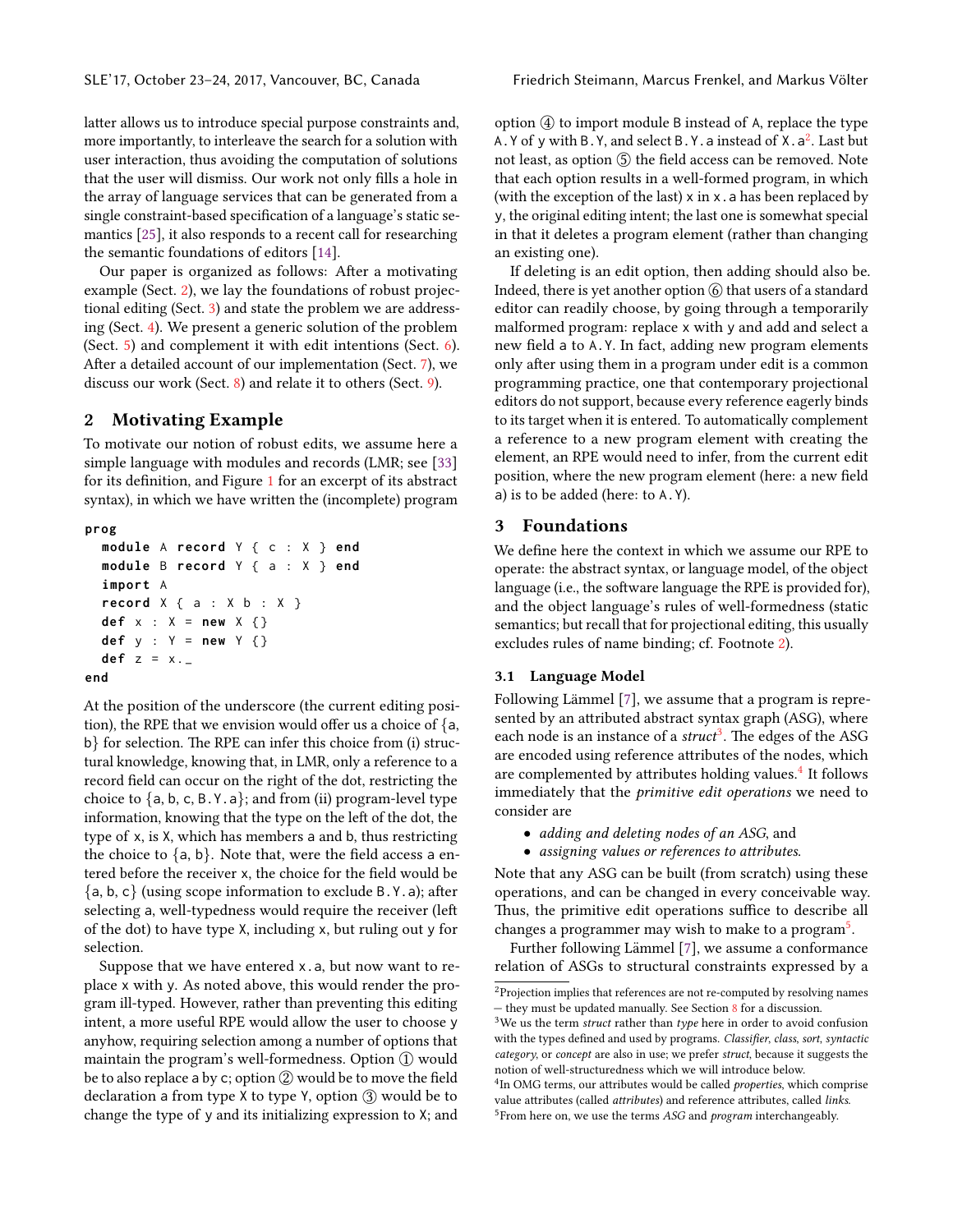- each node of an ASG is an instance of a struct declared by the metamodel,
- $\bullet$  the attributes attached to a node are precisely those declared as members of its struct or inherited from its superstruct (declared in Figure [1](#page-2-0) using "<:"),
- the values or references held by attributes are elements of the attributes' declared value types or references to instances of the attributes' declared structs or superstructs, resp., taking the attributes' declared multiplicities into account, and
- each reference held by an attribute references an existing node (i.e., there are no dangling references).

Here, value (or data) types, which are not defined by the metamodel, are str, int, bool, etc.; multiplicities are either one (the default), or option (declared by appending "?" to the attribute's declaration; cf. Figure [1\)](#page-2-0), or  $many$  (appending "\*"). We call an ASG that conforms to a metamodel wellstructured.

Once more following Lämmel [[7\]](#page-11-5), we assume that an ASG is overlaid by a tree structure, which is established by a bidirectional parent-child (or containment) relationship and which is implemented by using special reference attributes (declared with the keyword child in place of ref in the metamodel of Figure [1;](#page-2-0) the reverse direction is established by an implicit parent attribute). While such a tree structure may not be needed, in practice, we find that most software languages suggest it, if only to define a linear representation of the program, but usually also to express a whole-part relationship (constituency) and hierarchically nested scopes. If it is used by a metamodel, well-structuredness encompasses that the parent-child relation is a tree (or a forest).

While well-structuredness is usually considered a prerequisite for deciding well-formedness (see Section [3.2\)](#page-2-1), primitive edit operations may lead to states in which the ASG is not well-structured. Specifically, after adding a new node, mandatory attributes (with multiplicity *one*) may not have been assigned yet<sup>[6](#page-2-2)</sup>, and after deleting a node, references may be dangling. We call an ASG that is well-structured except for possibly unassigned attributes or dangling references, pre-structured, and note that pre-structured ASGs can be made well-structured by assigning values or references to attributes; i.e., by primitive edit operations.

Finally, we assume that a projectional editor always leaves a pre-structured ASG at least pre-structured, and furthermore that the only way a projectional editor can make a well-structured ASG pre-structured is by adding or deleting nodes. It follows that if a program is entered entirely

```
struct Prog { child decls : Decl *}
abstract struct Decl {}
struct Module <: Decl {
  val id : str;
  child decls : Decl *
}
struct Import <: Decl { ref module : Module }
struct Def <: Decl {
  val id : str;
  ref type : Record ;
  child exp : Exp
}
struct Record <: Decl {
  val id : str;
  child fields : Fdecl *
}
struct Fdecl {val id : str ; ref type : Record }
abstract struct Exp {ref type : Record }
struct New <: Exp {
  ref record : Record ;
  child inits: Fbind*
}
struct DotExp <: Exp {
  child left : Exp ;
  ref field : FDecl
}
struct VarRef <: Exp { ref var : Def }
struct FBind {
  ref field : Fdecl ;
  child exp : Exp
}
```
Figure 1. Specification of graph-based abstract syntax (metamodel) of LMR (simplified excerpt).

using a projectional editor, it is pre-structured at all times. To ensure that no ill-structured ASGs result from assigning reference attributes, a projectional editor will offer only the existing nodes (instances) of the attribute's declared struct or substructs for selection (so that no dangling references or references to nodes of other structs can be assigned). Note that some projectional editors (including MPS) may further restrict the selection of references by taking scope rules into account, but we will not treat scope rules differently from other rules of well-formedness, and hence do not consider this possibility at this point.

#### <span id="page-2-1"></span>3.2 Well-formedness

Most object language specifications impose constraints on ASGs that go beyond well-structuredness. Notably, this includes the rules of the used type system and the scope rules of a language. Although these rules are traditionally handled separately, we do not do so and instead express all rules

<span id="page-2-2"></span> $6$ Note that this does not mean that the attributes are assigned null; rather, their dynamic multiplicity  $[24]$  is  $-$  illegally  $-$  zero.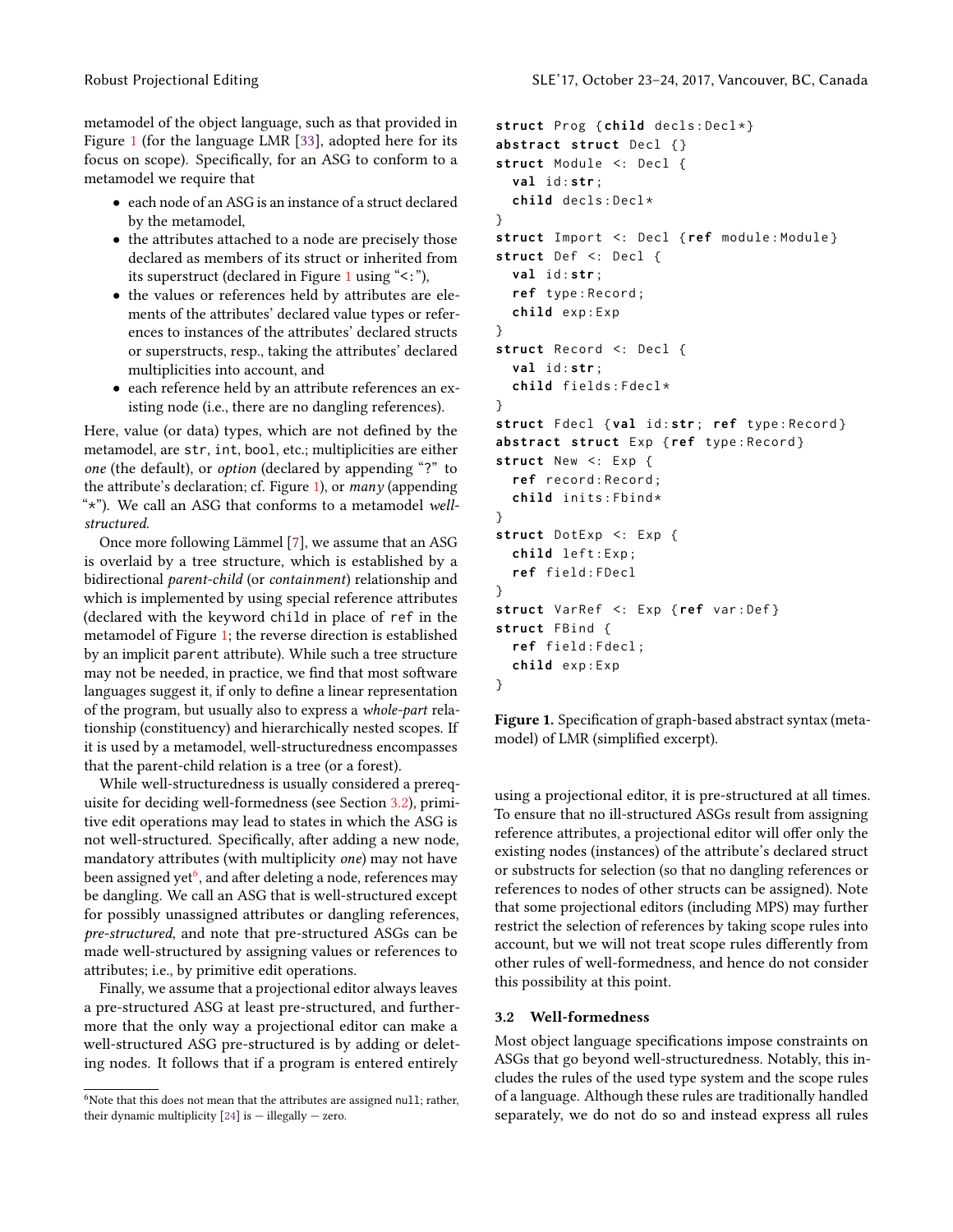<span id="page-3-2"></span>**context** Def **inv** " unique var names " **group** d1 , d2 **by parent** :  $d1$ . id  $\neq$  d2. id **context** Def **inv** " type access ": **self** . type . **parent** = **self** . **parent** . **parent** \* **or self** . type . **parent in self** . **parent** . decls < Import >. module **context** DotExp **inv** " field access ": **self** . field . **parent** = **self** . left . type **context** Fdecl **inv** " unique field names " **group** f1 , f2 **by parent** : f1.id  $\neq$  f2.id **context** VarRef **inv** " var ref type ": **self** . type = **self** . var . type **context** DotExp **inv** " dot type ": **self** . type = **self** . field . type

Figure 2. Some invariants for LMR expressed in our constraint DSL used by our RPE to check well-formedness and to infer types.

of well-formedness jointly, using the same constraint language.[7](#page-3-1) Note that to be able to evaluate well-formedness rules on an ASG, both the ASG and the rules must conform to the metamodel (because otherwise, a rule might attempt to access an attribute that is not declared for a node, so that evaluation gets stuck); while evaluation of well-formedness rules usually requires that ASGs are well-structured, we will relax this condition in Section [5,](#page-4-0) requiring only their pre-structuredness.

Figure [2](#page-3-2) shows type, scope, and other well-formedness rules for LMR, written in a constraint language designed for this purpose. Following the example of the Object Constraint Language (OCL)  $[13]$ , each rule is attached to a struct of the metamodel, which provides the contexts of its evaluation. For instance, the rule "var type" is associated with the struct Def (see Figure [1\)](#page-2-0), and is applied to each of its instances (represented in its body by the special variable self). The group ... by clause used in "unique var names" introduces two variables d1 and d2 bound to all instances of the context Def so that  $d1 \neq d2$  and both share the same parent.

As in OCL, reference attributes are implicitly dereferenced by the dot operator. For instance self.exp.type (from "var type") refers to the type attribute associated with the node referred to by self.exp. This allows us to express scope rules as path expressions. As a specialty, we introduce the star  $(**)$  for navigating an attribute transitively zero

<span id="page-3-1"></span> $^7\mathrm{That}$  scope rules and type rules may be difficult to separate can be seen by the static imports of Java, and also how in Java the availability of type members depends not only on the type of the receiver, but also (via access modifiers) on the type's and the receiver's locations in the program.

to *n* times: for instance, parent\* in self.type.parent = self.parent.parent\* (from "type access") means that the node denoted by the left-hand side must be reachable by transitively navigating the parent attribute, starting from self.parent. This saves us from having to pass sets of declared entities "in scope" (symbol tables, or environments) around.

Also following OCL, path expressions can be many-valued. For instance, self.parent.decls<Import>.module (from rule "type access") denotes many references to modules, even though each attribute module holds only a single reference (the operator in tests membership as usual). Here, the expression decls<Import> selects all import declarations from the declarations held by decls. Note that while these special constructs of our constraint DSL are straightforward to evaluate (as required for checking well-formedness), they are a challenge for constraint propagation, as we require in the implementation of our RPE.

It is important to note that while the rules of Figure [2](#page-3-2) define well-formedness for a well-structured ASG, some of them can also be used to infer values or references for attributes. Notably, "var ref type" and "dot type" serve to compute the type of expressions, and "var type" can be used to infer the type of a variable not specified in a def (e.g., z in our example). This will be returned to in Section [5.](#page-4-0)

# <span id="page-3-0"></span>4 Problem Statement

While we may assume that projectional editors always pro-duce ASGs that are at least pre-structured (see Section [3.1\)](#page-1-6), we may not expect guarantees with respect to the wellformedness of the resulting ASG (as noted in Section [3.2,](#page-2-1) for an ASG that is not well-structured, well-formedness may not even be defined). Hence, the problem of robust projectional editing is to complement the primitive edit operations offered by a projectional editor, which may make the ASG malformed or its well-formedness undefined, with the primitive complementing edit operations that are required to obtain a well-formed ASG. The problem of implementing an RPE is thus (1) to compute the complementing edit operations required for each offered primitive editing operation, and  $(2)$  to replace the offered primitive editing operations with (complemented) tuples of primitive edit operations called robust edit operations — from which the user can select. The execution of a selected robust edit operation must be indivisible: either all comprised primitive edits are executed together, or none at all.

Leaving questions of user interface (UI) aside, the computation of the complementing edit operations is complicated by a number of technical challenges:

• For the complementing edit operations there may be many alternatives, none of which can be excluded a priori. Generally, computing complementing edits is a search problem, which may be difficult to confine.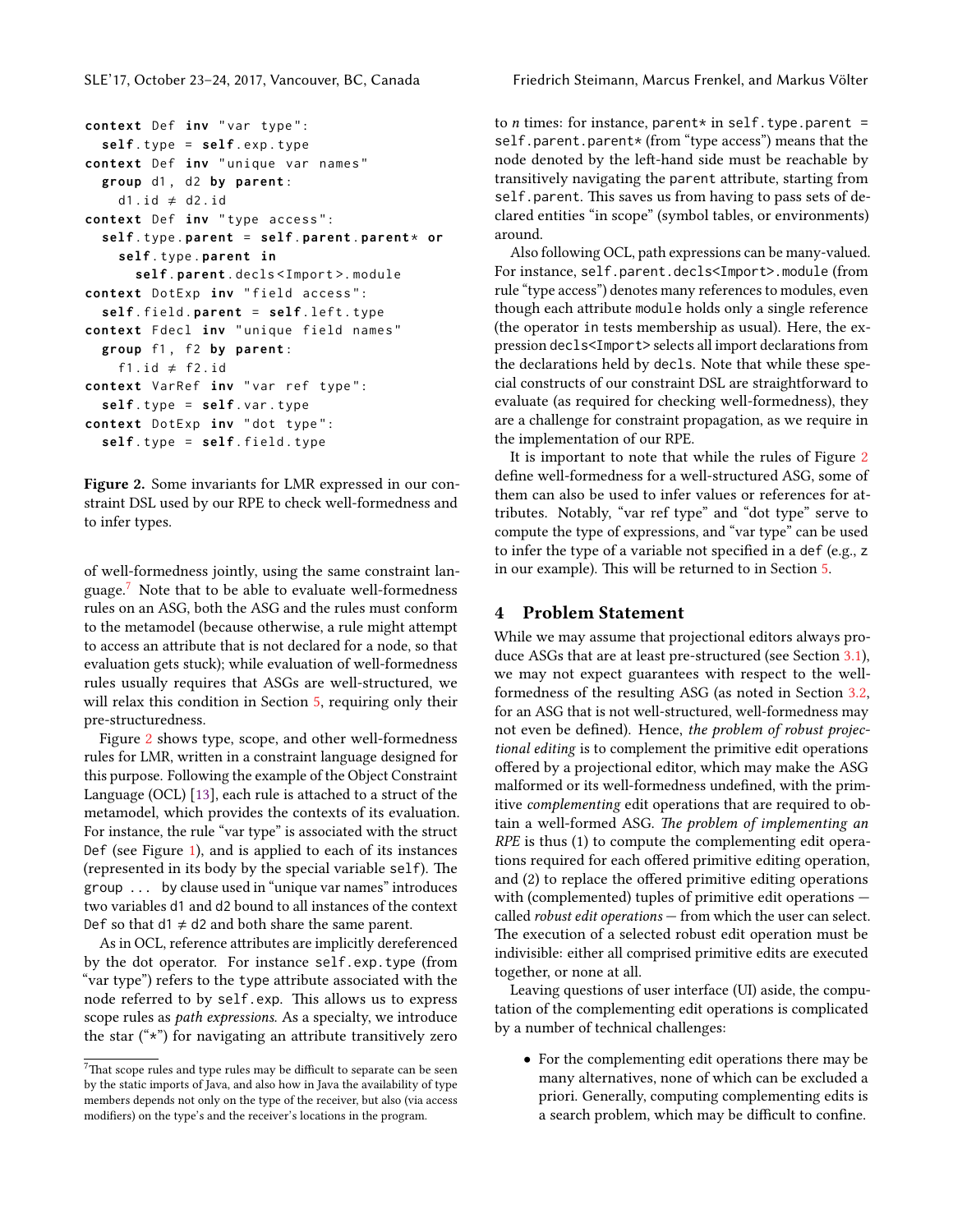- If reference attributes are dereferenced in the course of checking well-formedness (cf. Section [3.2\)](#page-2-1), complementing edits may affect dereferencing (by reassigning reference attributes). This complicates the search considerably.
- The search is further complicated by the  $*$ -operator (introduced in Section [3.2\)](#page-2-1), which may involve an arbitrary number of reference attributes, all of which may be re-assigned.

The following two sections deal with the specifics of our solution on a more abstract level; Section [7](#page-7-0) presents details of the actual implementation.

## <span id="page-4-0"></span>5 Generic Solution

The guiding idea of our solution is to encode well-formedness as a constraint satisfaction problem (CSP) [\[31\]](#page-12-4), and to compute robust edit operations using constraint solving techniques. As usual, a CSP is defined here as a set of constraint variables, each associated with a domain from which its possible values are drawn, and a set of constraints, or relations, on these variables. For the encoding, we map

- 1. the attributes of an ASG to constraint variables,
- 2. the extensions of the structs and value types of an ASG to domains of the variables, and
- 3. the well-formedness rules to constraints on the variables.

Note that the second leg of the mapping includes a mapping of the nodes of an ASG to values of domains of the CSP, and of values and references held by the nodes' attributes to values of the corresponding constraint variables. Also note that for the mapping to be well-defined it suffices that the ASG is pre-structured (see Section [3.1](#page-1-6) for the definition); unassigned attributes or reference attributes holding dangling references are mapped to unassigned constraint variables.

To illustrate the mapping, we revisit the (incomplete) definition def  $z = x$ . from our motivating example, which is represented by the ASG nodes

$$
[\text{id} = 'z', \text{type} = \_, exp = \uparrow 1]_0 : \text{Def}
$$
\n
$$
[\text{left} = \uparrow 2, \text{field} = \_, \text{type} = \_]_1 : \text{DotExp}
$$
\n
$$
[\text{var} = \uparrow 3, \text{type} = \uparrow 4]_2 : \text{VarRef}
$$
\n
$$
[\text{id} = 'x', \text{type} = \uparrow 4, \dots]_3 : \text{Def}
$$
\n
$$
[\text{id} = 'X', \dots]_4 : \text{Record}
$$

Here, an integer subscript i marks the target of all references  $\uparrow i$ , a node that is an instance of the struct given after the colon; the underscore marks an attribute whose value or reference has not yet been set. Each attribute a of each node *i* is then mapped to a constraint variable  $\uparrow$ *i.a*, whose initial value is the value or reference provided in the ASG. Invariants like those of Figure [2](#page-3-2) are mapped to constraints by applying them to the instances of their context structs; for instance, applying the invariants "var type" and "dot type"

from Figure [2](#page-3-2) to the above instances (nodes of the ASG) produces the constraints

$$
\uparrow 0.\text{type} = \uparrow 0.\text{exp}.\text{type}
$$

$$
\uparrow 3.\text{type} = \uparrow 3.\text{exp}.\text{type}
$$

$$
\uparrow 1.\text{type} = \uparrow 1.\text{field}.\text{type}
$$

Note that, once the field attribute of node 1 has been assigned, the reference of the type attribute of node 0 can be computed by constraint solving, and that the same constraints can be used to check the well-typedness of a definition in which the type of z is declared (rather than inferred, as in our example). This supports our claim that we make do with a single specification of static semantics for all purposes.

A more formal account of how invariants of an OCL-like language can be mapped to constraints amenable to constraint solving can be found in our recent publication on partially evaluating OCL expressions [\[32\]](#page-12-5); in this present work, we deviate from this approach in that we do not actually generate the constraints (and do not use a constraint solver for solving them), but rather propagate them on the fly (see Section [7\)](#page-7-0).

Our mapping of an ASG and the well-formedness rules of the language to a CSP is meaning-preserving in the sense that if and only if the ASG is well-formed, the CSP is satisfied with variable assignments representing the ASG. This means in particular that the variable assignment representing a well-formed ASG before a robust edit, and the variable assignment representing the ASG after it, satisfy the CSP. Also, every changed variable assignment of the CSP represents an edited ASG (and with it an edited program), namely one in which attributes (in case of reference attributes: edges!) have changed. Note that assigning values to unassigned constraint variables corresponds to making a pre-structured ASG well-structured, meaning that we can use our mapping to make a pre-structured ASG (for which well-formedness is undefined; see Section [3\)](#page-1-1) resulting from a primitive edit well-formed.

While the mapping of nodes and their attributes is straightforward, the mapping of well-formedness rules is complicated by implicit and explicit quantification over the extension of structs which, since CSPs do not cater for quantification, must be unrolled. In particular, for well-formedness rules relying on the dereferencing of reference attributes, we cannot assume that the references do not change (reference attributes are also mapped to variables, which may be reassigned by constraint solving), so that dereferencing must be encoded explicitly in the constraints the well-formedness rules are mapped to. For instance, the constraint variable represented by ↑1.field.type changes with the value of ↑1.field, so that the mapping of well-formedness rules containing this expression to constraints must unroll over the extension of ↑1.field's declared struct (Fdecl in our example). While there are various ways to accomplish this (see Section [7](#page-7-0) for our current solution, and Section [9](#page-10-0) for other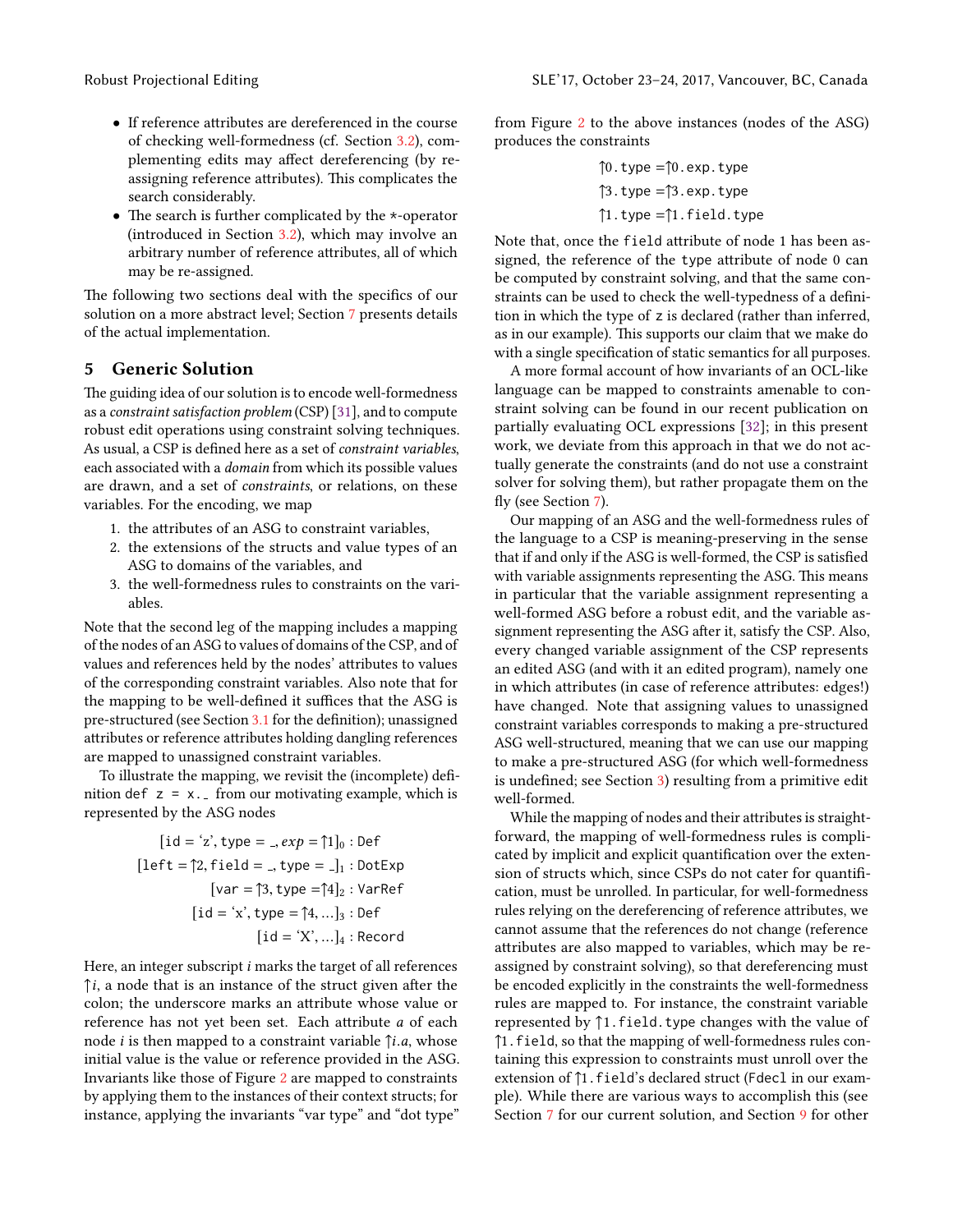approaches we are aware of), unrolling remains a problem when the extensions (domains) being unrolled over are themselves variable, which is inherently the case when members are added or removed as part of editing (see below).

## <span id="page-5-2"></span>5.1 Computing Robust Edits

Given the above mapping from ASGs to CSPs, the primitive edit operations of Section [3.1](#page-1-6) (recall that these are all we need to consider) correspond to changes of CSPs as follows:

- Assigning a value or a reference to an attribute corresponds to assigning the mapped value or reference to the mapped constraint variable.
- Adding a node to an ASG corresponds to adding (a) the mapped value to those domains of constraint variables that are mapped from the struct the node is an instance of, (b) the constraint variables corresponding to the attributes of the node, and (c) the constraints that constrain these variables.
- Deleting a node corresponds to deleting (a) the mapped value from the domains determined as above, (b) the constraint variables, and (c) the constraints.

Note that for adding, the CSP must fully cover the new node, as demanded by items (a) through (c) above. (c) is complicated by the fact that the added node has not been considered in the unrolling of any of the quantifications mandated by mapping the rules of well-formedness for the original CSP, including those resulting from path expressions (see above). There are two ways to ensure this:  $(1)$  re-map the ASG to a CSP after the node has been added, and (2) assume a reservoir of unused nodes that become used by referencing them. The former will preclude constraint solving from computing add operations as complements of a given refactoring intent, and hence limit the power of an RPE; the latter requires that the unused nodes are "parked" so that they do not appear in projections of the ASG. For deleting, the situation is analogous: the ASG is either remapped, or the deleted nodes are parked, making sure that they are no longer referenced. Note that the latter enables a wide range of complementing edits: for instance, when deleting a parent node, its children (who lost their parent) can either be deleted (not referenced) as well, or be assigned another parent (including the parent of their original parent, if this is covered by the declared parent-child relationship; we will present an example in Section [6\)](#page-6-0).

To summarize, we have that by expressing an editing intent, a user identifies one or more attributes that are to be assigned. To make sure that the pending assignments make the ASG well-structured and well-formed, we map the ASG to a CSP and subject this CSP to constraint solving. Each solution of the CSP is comprised of specific variables assignments and hence presents an alternative robust edit operation, from which the user can select to fulll the editing intent.

Simple as this approach may seem, it has to master two nontrivial practical problems:

- 1. The CSP encoding an ASG and its well-formedness is too big to handle in the general case.
- 2. The CSP may have too many solutions to choose from.

The problems are related in that if we find ways to manage that the CSPs become smaller, we will also receive fewer solutions. However, since "fewer solutions" does not automatically converge to "the solutions that the user appreciates", we must involve the user in exploring the solution space.

### 5.2 Exploring the Solution Space

As suggested above, exploring the solution space is comprised of controlling its size and selecting a solution.

#### <span id="page-5-1"></span>5.2.1 Controlling the Solution Space

Without further input from the user, the variables selected by the editing intent are the only ones we allow the constraint solver to re-assign, with three possible outcomes: the corresponding CSP is unsatisfiable, its solutions appear unsatisfactory to the user, or the user selects one for execution. For instance, in the context of our motivating example of Section [2,](#page-1-0) our RPE offers a choice of a and b



selecting from which assigns the corresponding reference to the constraint variable representing the reference attribute field of the instance of struct DotExp representing the (incomplete) dot expression, satisfying the constraint "field access" (the only constraint of Figure [2](#page-3-2) involving field vari-ables).<sup>[8](#page-5-0)</sup> If this choice appears unsatisfactory to the user, more solutions (which would also be required by an unsatisfiable CSP) are obtained by either adding program elements, or by making more attributes re-assignable; specifically by making those attributes assignable that constrain the currently assignable attributes directly (in the above example, by adding a new field to record X, by making type of the receiver held by left assignable, or by making left itself assignable). This process can be repeated until a (satisfactory) solution is found. Ultimately, however, it will lead to a new problem: the problem of an exploded solution space, which the user has to conquer.

#### <span id="page-5-3"></span>5.2.2 Selecting a Robust Edit

Selecting from a large solution space may be challenging (if only for the many repeating groups that alternative solutions will contain) and in any case is rather remote from projectional editing as we know it. We therefore project the set of alternative robust edits to the attributes involved, so that for each attribute, the user gets a choice of values or references. The choices are dependent in that every selection

<span id="page-5-0"></span><sup>&</sup>lt;sup>8</sup> Incidentally, these are the same choices that would be offered by a standard implementation of LMR in MPS, but only if the type rules are implemented as scope rules; see Section [9.](#page-10-0)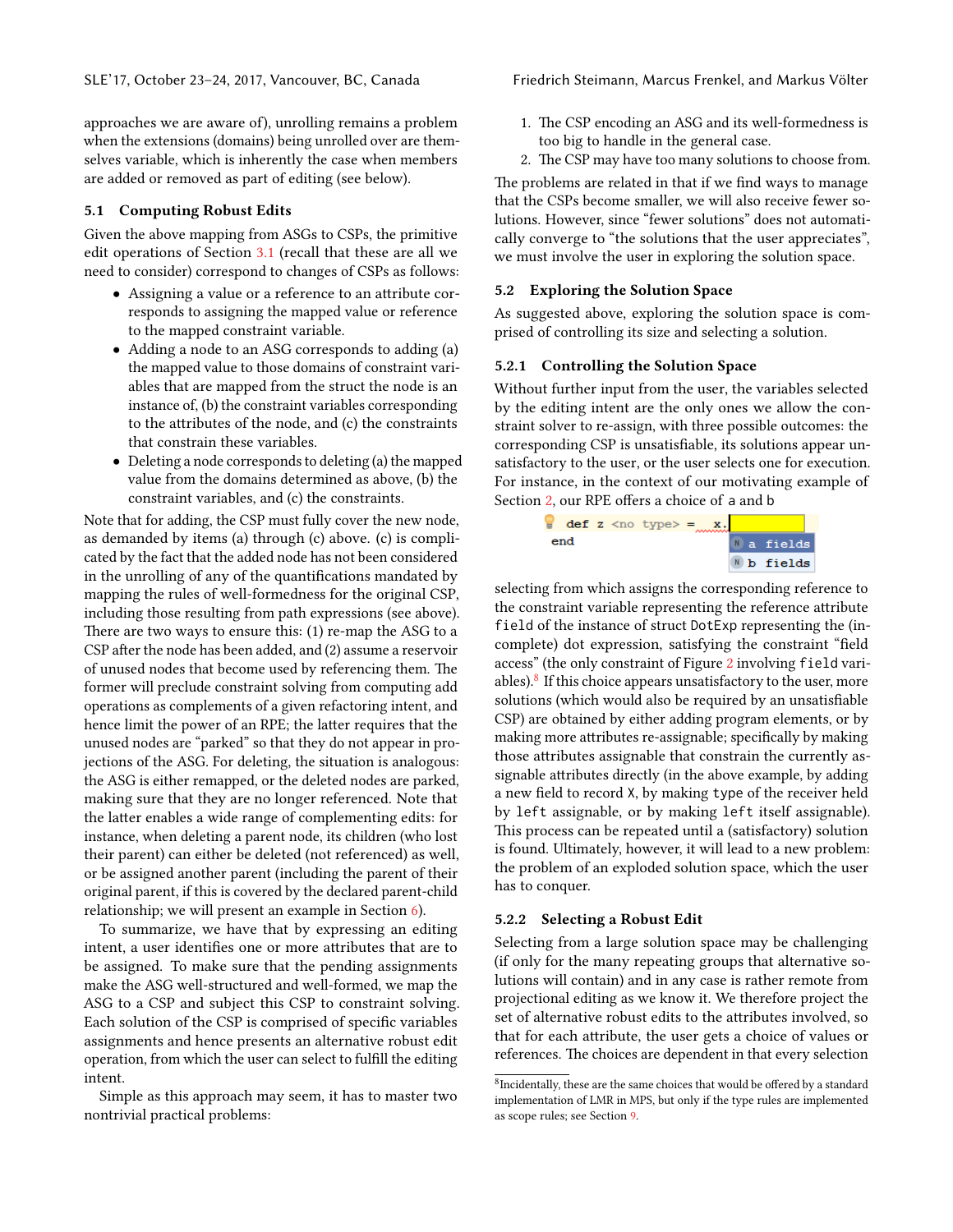<span id="page-6-1"></span>

| X<br>Choose a solution |        |       |               |              | Choose a solution     |        |              |
|------------------------|--------|-------|---------------|--------------|-----------------------|--------|--------------|
| node                   | attr   | old   | (new)         |              | node                  | attr   | old          |
| a                      | parent | Y     | <b>Select</b> | $\checkmark$ | a                     | parent | Y            |
| a                      | type   | x     | Select        | $\checkmark$ | a                     | type   | x            |
| a                      | parent | X     | Select        | $\checkmark$ | a                     | parent | x            |
| a                      | type   | x     | <b>Select</b> | $\checkmark$ | a                     | type   | x            |
| b                      | parent | X     | <b>Select</b> | $\checkmark$ | ь                     | parent | X            |
| b                      | type   | x     | Select        | $\checkmark$ | ь                     | type   | X            |
| c                      | parent | Y     | <b>Select</b> | $\checkmark$ | c                     | parent | Ÿ            |
| ċ                      | type   | x     | Select        | $\checkmark$ | c                     | type   | x            |
| def x                  | type   | X     | $\times$      |              | def x                 | type   | x            |
| def z                  | exp    | x.a   | Ka            |              | def z                 | exp    | x.a          |
| def z                  | type   |       | Select        | $\checkmark$ | def z                 | type   |              |
| x                      | var    | def x | Select        | $\checkmark$ | x                     | var    | def x        |
| x.a                    | field  | a     | Select        | $\checkmark$ | x.a                   | field  | a            |
| x.a                    | left   | x     | $\times$      |              | x.a                   | left   | $\mathbf{x}$ |
| <b>More Solutions</b>  |        |       |               |              | <b>More Solutions</b> |        |              |
| OK<br>Cancel<br>Cancel |        |       |               |              |                       |        |              |

(a) Looking at the solution space.  $(b)$  Selecting field c.

 $\times$ 

new Select Select Select Select Select Select Select

Select Select Select Select

 $\times$ 



(c) Confirming variable x. (d) Confirming that c has moved from Y to X.

Figure 3. Robust edition session (all screenshots taken from our implementation described in Section [7\)](#page-7-0).

of a value or reference for one of these attributes restricts the available choices for the remaining attributes, until no more choices remain, which is when a robust edit has been selected. The individual choices, of which there will be at most as many as attributes are involved, must be enclosed in transaction braces (begin edit and end edit) so as to guarantee that well-formedness is accomplished (or the editing intent given up) before the next robust edit commences.

To see this working, we have adopted our Solution Space Explorer [\[26\]](#page-11-3) as a prototype UI for robust projectional editing. Continuing the motivating example where we left in

Section [5.2.1,](#page-5-1) and assuming that the user found her selection of a unsatisfactory (and therefore asked for more alternatives), our RPE responds with the dialog shown in Figure [3a.](#page-6-1) It shows all attributes that immediately (i.e., through no more than one constraint) constrain the unsatisfying choice, and offers alternative assignments for some (column "new"). That the current assignment ("old") makes the program wellformed is indicated by the fact that the "OK" button is active.

From the offered alternatives, the user can make selections in arbitrary order. For instance, if c is the field that is to be accessed on  $x$ , this can be selected first (Figure  $3b$ ). Note how this makes the program malformed, indicated by the disabled "OK" (Figure  $3c$ ). If x is nevertheless the variable on which c is to be accessed, this can be confirmed, by selecting x as in Figure [3c.](#page-6-1) This selection uniquely determines the parent of field c (was: Y), as can be seen from Figure  $3d$ , in which X now appears as unchangeable in column "new". Pressing the (now available) "OK" executes the selected robust edit.

The solution space explorer is also used as a prototype UI for adding and deleting nodes, when attributes need to be (re-)assigned as a result (see Section [5.1\)](#page-5-2). For a discussion of this UI, we refer the reader to Section [8.](#page-9-0)

## <span id="page-6-0"></span>6 Edit Intentions

The main problem of the generic solution presented above is that the user may quickly get lost in the solution space (but see Section  $8$  for an outline of a better UI). Given that in many cases, the editing problems and their solutions will be stereotypical in nature, exposing the user to the full space seems unnecessary. For instance, looking at the edit options of our motivating example from Section [2,](#page-1-0) we can identify at least the following patterns of robust edit operations:

- Select a valid pair of a record-typed variable and a field accessed on it (option  $\textcircled{1}$  in Section [2\)](#page-1-0).
- Select a variable and a new field added to the record that serves as the type of the selected variable, setting the type of the field to fit the context (option  $\circledS$ ).
- Select a variable and delete the field access  $(5)$ .

Since they express what the user has in mind with an intended edit, we call patterns of this kind edit intentions, or intentions for short.

Figure [4](#page-7-1) shows intention specifications capturing the above informally specified patterns in a DSL designed for this purpose. All three specifications are associated with the struct VarRef, of which the use of x in x.a is an instance; self refers to the instance of the struct the intention is applied to. Note that our intention DSL borrows the path expressions from our constraint DSL of Section [3.2,](#page-2-1) for identifying attributes that may (or must) be re-assigned.

The first specification, named "select (variable.field)", is a modify intention stating that the node's attribute var (cf. Figure [1\)](#page-2-0) and its parent's attribute field can be assigned new references. Here, parent<DotExp> expresses that the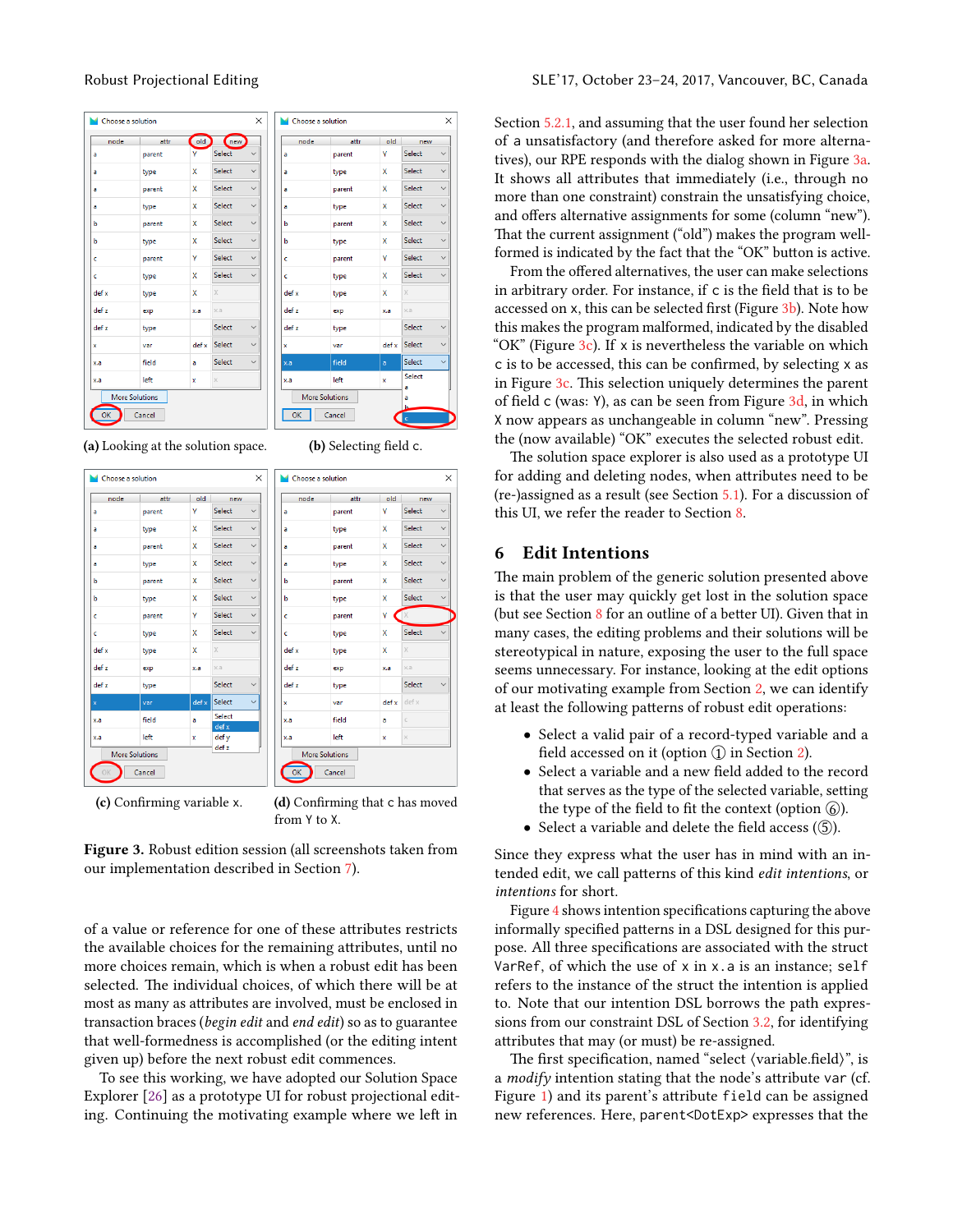```
modify " select < variable . field >" {
  self . var
  self .parent < DotExp >. field
}
add " select < variable . newfield >" {
  struct : Fdecl
  assign : self . parent < DotExp >. field
  modify : self . var
}
replace "select <variable> & delete ." {
  become :
    self .parent < DotExp >
    self
  modify : self . var
}
```
Figure 4. Intention specifications associated with VarRef.

parent of self must be an instance of DotExp; otherwise, the intention cannot be applied.

The second specification "select  $\langle$  variable.newfield $\rangle$ " is an add intention that creates a new instance of struct Fdecl and assigns a reference to this instance to the field attribute of the parent of the node on which this intention is invoked. The mandatory attributes of the new field (specifically: id, type, and parent, i.e., the record to which the field is added), are automatically selected as assignable (they must be assigned for the program to be well-structured; cf. Section  $3.1$ ). The modify clause of this intention expresses that additionally, the var attribute may be re-assigned (in our example from a reference to x to one to y). Note that, in our example, the parent of the new field is uniquely determined by the wellformedness constraint "field access" and follows the type of the variable, meaning that if the user selects a reference to y for self.var, the new field declaration is added to record Y. Also note that, if the user names the new field "a", the name disequality constraint "unique field names" of Figure [2](#page-3-2) prevents that it is added to X; x can therefore not be selected, unless more solutions are requested (see below). The type of the new field is constrained by the type of the dot expression ("dot type"), which is constrained (via "var type") to the type of z; however, since these are not declared as re-assignable, the type for the new field is set to  $X$ , the type of old field a. Note that type attributes can be declared as assignable, too, but type changes can propagate widely through a program, bordering on type refactorings [\[30\]](#page-12-6) (see below and Section [9\)](#page-10-0).

The third specification "select  $\langle$  variable $\rangle \&$  delete  $\therefore$  is a *delete* intention that re-assigns all attributes referencing the first argument of become: (reminiscent of Smalltalk's become:) with a reference to the second (in our example, references to the expression x. a are replaced with references to x). A dynamic check associated with become: allows this intention to be applied only if it leaves the ASG wellstructured, specifically, if the declared struct of each attribute

holding a reference to the dot-expression is a superstruct of DotExp and VarRef.

Each of these intentions specifies generically which attributes (constraint variables) may or must be re-assigned to perform the associated edit operations; it is understood that all others remain untouched ("frame axiom"). If the corresponding CSP has no solutions, the user can request an expansion of the editable attributes, by branching to the solution space explorer; in fact, for the selection of the assignments necessary to specify the concrete robust edit (the instantiation of the pattern specified by an intention), we currently branch to the solution space explorer anyway, restricting the available selections to those specified by the intention. For instance, applying the edit intention "select (variable.field)", the user sees



offering the currently available robust edits instantiating the pattern, and the possibility to request more.

Our edit intentions are somewhat similar to quick-fixes, and also to refactoring tools, in that they encode stereotypical edit operations; however, unlike the latter two, they do not require separate implementations, but are completely driven by existing well-formedness rules (see Section [9](#page-10-0) for a comparison with related work). In fact, since our intentions are completely specified using a (fairly simple) DSL, versed users can easily extend the intention catalog shipped with the RPE with their favorite edit intentions.

## <span id="page-7-0"></span>7 Implementation

So far, we supposed that an ASG and editing intent are mapped to a CSP, which is then submitted to a constraint solver. However, a number of reasons let this procedure appear less than ideal.

- Constraint solving can quickly become very expensive. This is especially so for mostly symbolic domains (which ASGs are) abounding with disjunctions, as introduced by path expressions (see Sections [5](#page-4-0) and [9\)](#page-10-0), which force the solver to branch. Especially for large ASGs, with nodes in the millions, the unrolling of path expressions is very hard to confine so that the resulting CSPs can be solved in acceptable time.
- To present the user with *all* available options to complete an editing intent, we need to compute all solutions of a CSP. This voids all attempts of solvers to find the first solution quickly  $-$  it is the effort required to compute the last that limits the utility of constraint solving for our purpose.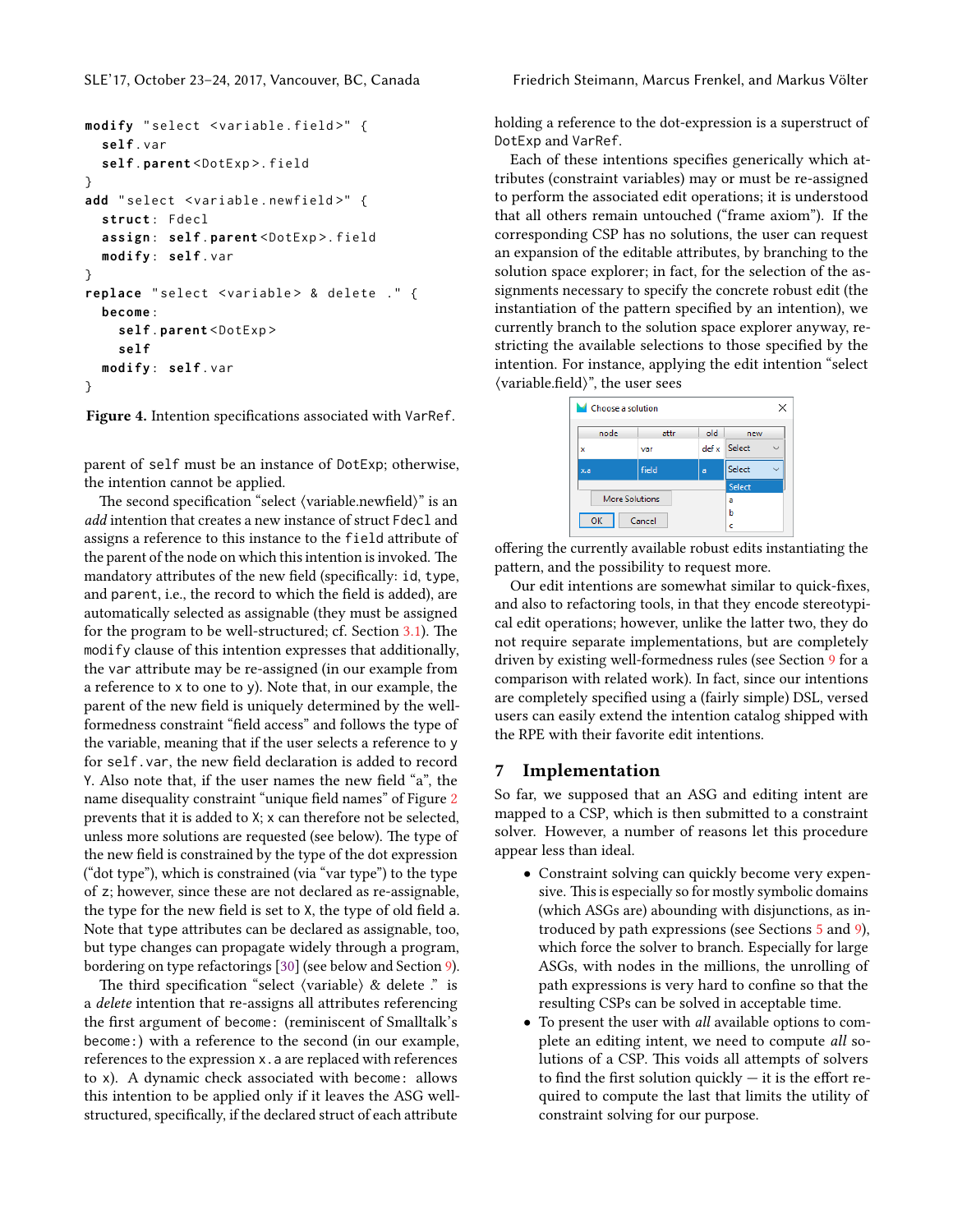• While all solutions are required, the selection process described in Section [5.2.2](#page-5-3) projects these solutions to domains of variables, from which the user sequentially selects. This means that, for any single selection, we do not need the complete set of solutions; a conservative approximation ensuring that all available options for a single attribute are actually supported by a solution will be enough. Once a selection has been made for one attribute, the approximation can be updated for the remaining attributes, until only one attribute remains.

The last finding coincides with the fact that standard constraint solving is divided into two phases: constraint propagation and search [\[31\]](#page-12-4). Constraint propagation usually establishes a form of local consistency, essentially by removing values from variable domains that are not supported by any assignment of other variables of the same constraint (see below), while search tries to find a solution in the space (Cartesian product) set up by the so-reduced domains. Note that, while search is generally sufficient to solve a CSP, the reduction of the search space bought by constraint propagation usually expedites search tremendously, and hence contributes much more to constraint solving than it costs. The domains obtained by constraint propagation are close to the conservative approximation that we required above for selecting a value of any single attribute; to be sufficient, however, they would also need to be globally consistent [\[3\]](#page-11-8).

To compute consistent domains, we build on Mackworth's original n-ary arc consistency algorithm NC [\[9\]](#page-11-9). In a nutshell, NC maintains a queue (worklist) W of pairs  $(C, x)$ , initialized with all constraints  $C$  and constraint variables  $x$  of a CSP such that  $x$  is directly constrained by  $C$ . From  $W$ , and until W is empty, NC removes a pair  $(C, x)$  and from the domain of x,  $D_x$ , all values that are not supported by values from the domains  $D_{x'}$  of  $C$ 's other directly constrained variables  $x'.$  If this leaves  $D_x$  empty, the algorithm terminates with the result that the CSP is inconsistent (no robust edit can be computed for the ASG, intent, and assignable variables). Else, if any values were deleted from  $D_x$ , it appends all pairs  $(C', x')$  such that  $C' \neq C$  and  $C'$  directly constrains x, and  $x' + x$  and  $x'$  is directly constrained by  $C'$  $x' \neq x$  and  $x'$  is directly constrained by C'.

When  $W$  is finally empty and more than one variable domain has more than one value ("non-singleton domain"), NC continues by bisecting one of these domains, and starting over for each of the resulting CSPs. Upon termination of this recursive procedure, each terminal process provides n sets of solutions, where each set is comprised of one of the n values of the remaining non-singleton domain (if present), and the values from the singleton domains.

Straightforward though it may seem, application of NC in our domain is threatened by the high arity of constraints involving path expressions. Indeed, as noted in Section [5,](#page-4-0) in a constraint  $C$  mapped from a well-formedness rule involving a path expression like self.field.type, if the variable representing self. field can take on any of  $n$  values, each value leads to a different type constraint variable, increasing the arity of  $C$  by  $n$ . This would not only make checking the support for values of variables fromC more expensive, but would also increase the length of the worklist considerably. However, due to the disjunctive nature of path expressions (only one of the n variables is selected, and hence constrained, by any concrete path), all values for variables reached in a constraint exclusively via the dereferencing of others are always supported, as long as it may be the case that the variables are not selected (in which case they are free to adopt any value). For instance, if the domain of (the constraint variable representing) self. field is  $\{a, b\}$ , any value in the domain of both a.type and b.type is supported, for a.type by assuming the value b for self.x, and for b.type by assuming a. The reader versed in constraint solving will recognize this as a form of constructive disjunction  $[6]$ , for which efficient filtering algorithms exist (ours builds on insights detailed in [\[8\]](#page-11-11)). Note that, should the constraint propagation performed by NC reduce the domain of a dereferenced variable to a singleton, the referenced variable becomes uniquely selected, and hence will become subject to domain reduction.

The same reasoning applies to our  $*$ "-operator (see Section [3.2\)](#page-2-1): While it introduces an arbitrary length path expression, and with it may select a large number of additional variables, the domains of these variables cannot be reduced (for the same reasons as above), so that they need not be added to the worklist. However, the variables may still need to be visited for finding a support of other variables' values; in these cases, the disjunctive nature of path expressions allows the search to be aborted once one disjunct has led to a supporting value, so that the transitive closure implied by the "\*"-operator does not have to be explored in full.

After achieving local consistency, NC would continue by bisecting a non-singleton domain and recursing. However, given that we need the user to select a solution (Section [5.2.2\)](#page-5-3), this appears premature  $-$  instead, we let the user select a value from a non-singleton domain, and recurse with the domain set to this value. To be sure that any selection from a domain computed by NC will actually lead to a solution, this procedure needs global consistency [\[3\]](#page-11-8).

However, when achieving global consistency, we pay the price for dropping from local consistency the variables of path expressions reached via dereferencing other variables. In untoward constellations (when their domains have not been restricted by other constraints), this may bring out the exponential nature of global consistency, and stretch the user's patience accordingly. In these cases, we can still push global consistency to a background task, running for

<span id="page-8-0"></span><sup>&</sup>lt;sup>9</sup>A value of a variable of a constraint is supported if the constraint can be satisfied by assigning its other directly constrained variables values from their domains.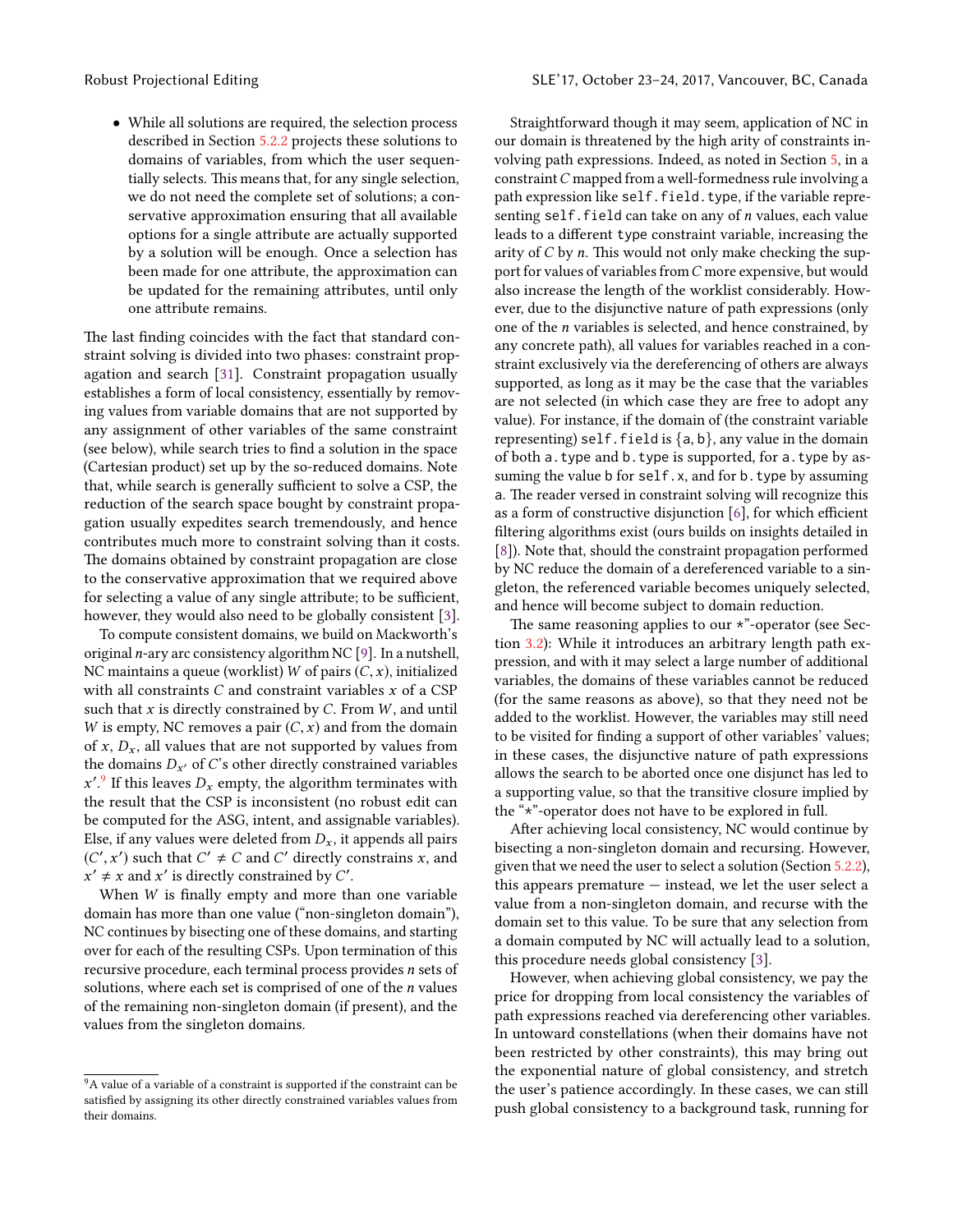completion while the user inspects the solution space as suggested in Section [5.2.2,](#page-5-3) only now with domains underapproximated by the achieved local consistency. The user's selections continuously reduce the size of the problem, making global consistency cheaper to achieve; in the worst case, the user has chosen a value that does not lead to a solution of the CSP, in which case the process backtracks.

The constraint solving required for the application of robust editing intentions (as described in Section [6\)](#page-6-0) is implemented in the exact same way; due to its inherent restriction of the variables that are subject to constraint solving (i.e., that may be assigned values), achieving global consistency is not a problem here.

We have implemented our RPE on top of the meta-programming system MPS. Our implementation replaces MPS's use of scope rules for determining possible selections of references with the more general constraint satisfaction approach described in this paper, which allows other well-formedness rules (including type rules) to be exploited for the same purpose. In fact, this resolves one of the most criticized (among members of our group) oddities of MPS, its reliance on three different mechanisms for enforcing scope rules, type rules, and other rules of well-formedness (each coming with its own DSL), while at the same time allowing us to evaluate scope rules "reversely", for computing legal locations for newly added program elements. For reasons outlined above, we use a custom implementation for achieving local and global consistency; apart from liberating us from the limited expressiveness of standard constraint solvers (e.g., none known to us supports transitivity as required by our "\*" operator), it also allows us to propagate constraints "on the fly", that is, without first setting up a complete constraint graph, and then transforming parts of it to a CSP submitted to a constraint solver. This greatly reduced the overhead of our constraint approach.

Standard MPS already comes with a notion of intentions as atomic actions initiated by the user to modify an existing program in a predefined way. However, these intentions are programmed imperatively, and make no guarantees with respect to well-formedness. Our intentions add to those offered by MPS, and are invoked in exactly the same way; in fact, entering the solution space explorer at any given editing location is also implemented as an (MPS) intention.

## <span id="page-9-0"></span>8 Discussion

Although still not widely used by programmers, projectional editors are helpful for non-programmers writing programs in DSLs [\[37\]](#page-12-7). In fact, their support for flexible and mixed syntax facilitates replicating a domain's inherent notations, and their support for language modularity helps with the efficient development of DSLs [\[35\]](#page-12-8). For programmers using GPLs, these advantages may be outweighed by a clumsier editing process (cf. Footnote [2\)](#page-1-2); yet, projectional editors are increasingly being recognized as ideal launch pads for

advanced language services (see [\[14\]](#page-11-1) and also Section [9\)](#page-10-0), and indeed, building tool support for robust editing without the aid of projectional (or structure) editors seems hard [\[14\]](#page-11-1).

We make no claims regarding the practicality of the prototype UI of our implementation of an RPE, which we presented in Sections  $5$  and  $6$ . Specifically, we understand that it will be hard for the user to relate nodes and properties shown in the solution space explorer to the different places in a program where they occur, but it is easy to conceive of an alternative UI that comes with a robust editing mode, in which the program remains browsable/navigable as usual, but in-place editing is limited to the alternative editing options currently collated in the solution space explorer, until a robust edit has uniquely been identified and the robust editing mode is left again. The primitive edits yet to be decided on can be maintained in a list for quick reference and navigation (not unlike the problems view we see in traditional IDEs), and exploring the solution space can be enhanced with undo functionality; yet, given that undo does not work reliably even for standard MPS, this still seems some way to go.

Robust edits can be very powerful. For instance, by moving def  $z = x$ . a (from the motivating example) to module A (expressed as a primitive edit by assigning the corresponding node's parent attribute a reference to the node of module A), the computed complementing edits will suggest to move the nodes on which the moved nodes depends via scope constraints as well. While many would equate this change with a refactoring (especially if offered as an intention "move  $\langle$  node $\rangle$ "), we uphold here the original definition of refactoring, which would require guarantees of the change being behavior-preserving (and not only well-formedness preserving; see Section [9\)](#page-10-0). In fact, programming may be seen as an alternating sequence of behavior-altering and behaviorpreserving changes, and hence (since behavior preservation requires and produces well-formedness), as an alternating sequence of robust edits and refactorings: With our introduction of RPEs, we have complemented refactoring tools as automated editing engines with an engine for performing the well-formedness preserving changes between refactorings; together, they cover the full editing process.

While we presented robust projectional editing as a transformation from well-formed programs to well-formed programs, the exploration of the solution space that we described and implemented suggests that only a small part of the program is mapped to a CSP, meaning that only for this part, preservation of well-formedness is guaranteed. While this does not invalidate our claims (robust editing will still not introduce malformedness), the requirement that the program must be globally well-formed before a robust edit is unnecessarily strong if one accepts that the well-formedness preservation guarantee of robust projectional editing extends only to the parts covered by the editing. Note in particular that this allows the program to be merely pre-structured before a robust edit is performed, meaning that robust edits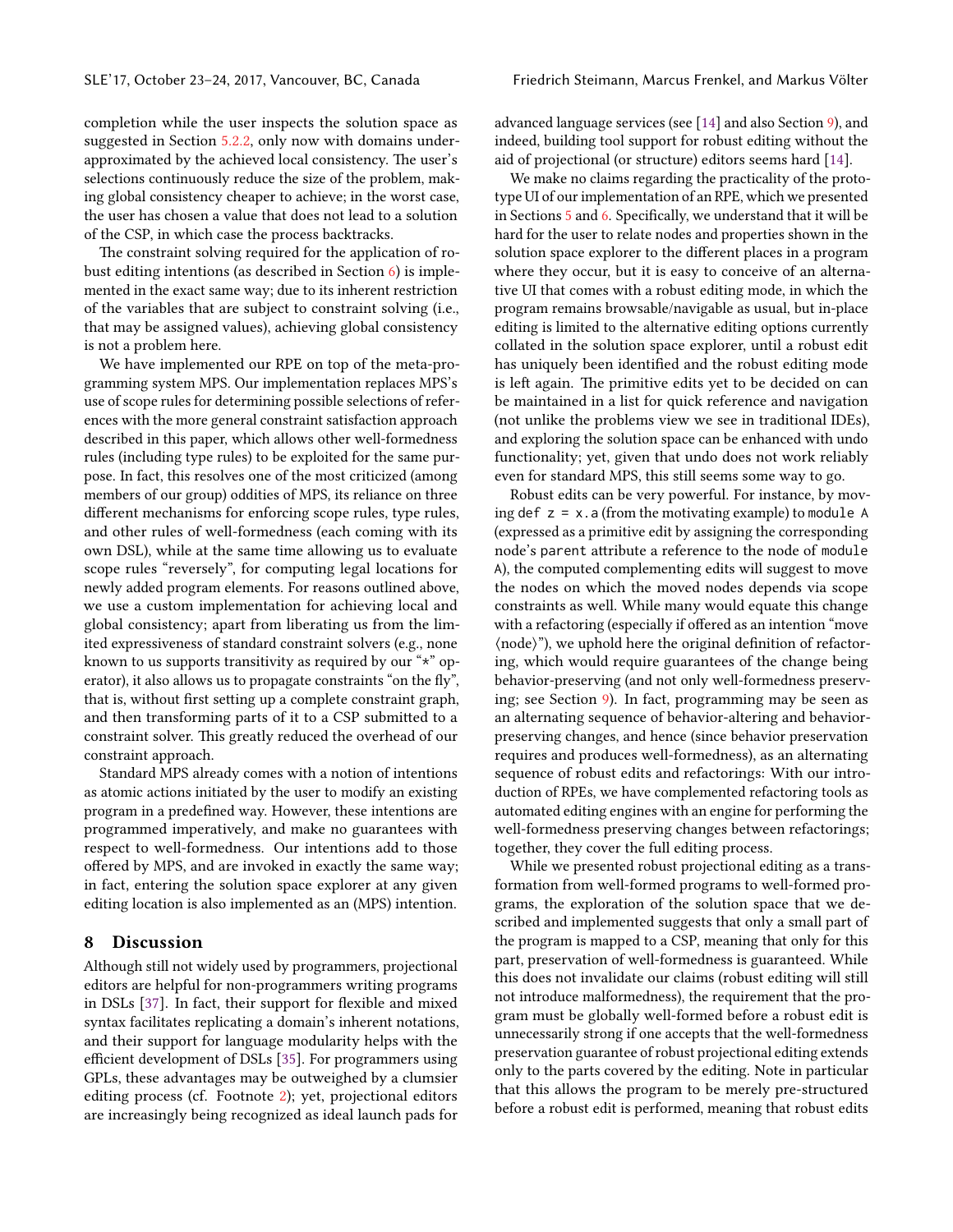may be alternated with ordinary ones — the same constraints that would be used for computing robust edits are then used to check well-formedness after the edit. However, as soon as the solution space associated with a robust edit extends to attributes contributing to mere pre-structuredness or malformedness, the robust edit will ensure that these conditions are resolved. Robust editing may thus also be used to repair

## <span id="page-10-0"></span>9 Related Work

malformed programs.

Our design and implementation of an RPE seems related to the semantic foundations of program editors recently pos-tulated by Omar et al. [\[14\]](#page-11-1). Specifically, our pre-structured ASGs capture programs with syntactic holes, and representing these holes as variables of a CSP allows us to reason about, and complete, incomplete programs. Furthermore, as has been argued elsewhere [\[25\]](#page-11-4), the same constraint-based captures of well-formedness can also be used for repairing malformed programs [\[26\]](#page-11-3) and, by additionally casting behaviorcritical relations between program elements (nodes) to constraints, for refactoring programs [\[22\]](#page-11-2). By contrast, editor services offered by contemporary IDEs each rely on their own implementation, and hence on a duplication of logic, causing the obvious consistency and maintenance problems.

The propagation of change in presence of (OCL) constraints has been a continuing theme in the works of Egyed and Reder (see. e.g., [\[4,](#page-11-12) [18,](#page-11-13) [19\]](#page-11-14)). However, their implementations appear to be based on explicitly maintained dependency graphs (along which concrete changes are propagated), and not on constraint solving techniques, as our work. It is unclear how this addresses circular dependencies; also, without constraint propagation (arc consistency), it will be very expensive to compute a complete set of legal (robust) edit alternatives for selection, as we do.

Robust editing is somewhat related to ad-hoc refactoring, or "refactorings without names" [\[22,](#page-11-2) [29\]](#page-12-2), and intentions are loosely related to the refactoring specification of Refacola [\[27\]](#page-11-15). The main technical differences are that here, we do not distinguish between a constraint generation and a constraint solving phase and do not employ a standard constraint solver for the latter as we did in our previous works, but rather apply local and global consistency techniques directly on the internal representation of a program, and involve the programmer in the search that is normally performed by the constraint solver. This allows us to use the same set of constraints and technical infrastructure for checking wellformedness and for computing robust edits, avoiding the redundancy of (constraint-based) refactoring tool and (standard) compiler from which all our constraint-based refactoring tools suffered. Robust editing is also related to code completion, as described, for instance, in [\[17\]](#page-11-16).

MPS, on which we have implemented RPE, has native mechanisms for enforcing scope rules, type rules, and other conditions of well-formedness [\[34\]](#page-12-9). Scope rules, which are called scope constraints in MPS, compute the set of available targets for a given reference (that is, those program elements that are "in scope"), allowing the editor to enforce "well-scopedness" in addition to pre-structuredness as de-scribed in Section [3.1.](#page-1-6) When the user attempts to establish a reference, only the targets in this set can be chosen from. The same computation is used to check well-scopedness of a program after other changes: for this, the sets of available references are re-computed, and existing references that are not members of the "available" sets are flagged as a scope errors. By contrast, type rules do not constrain the construction of the program<sup>[10](#page-10-1)</sup>; instead, they are evaluated as part of static checking, flagging errors "after the fact". The same holds for other conditions of well-formedness. By contrast, our implementation of RPE uses the same mechanisms uniformly for reference selection and checking; in fact, if the only edits allowed are robust edits, well-formedness checking will only be needed for loading programs that have not been written using our RPE. Because of this uniform treatment, we also have a single DSL for expressing scope rules, type rules, and other conditions, unlike MPS, which offers different DSLs for each purpose. Importantly, our approach also supports the on-demand creation of not yet existing reference targets based on the existing constraint-based description of scoping rules. MPS's native approach does not support this; instead, on-demand target creators have to be implemented manually, duplicating the logic in the scoping rules.

The integration of scope rules and type rules underlying our RPE has also been suggested in [\[11,](#page-11-17) [33\]](#page-12-3), in the context of name binding. As far as type members are concerned, name binding is also touched on by the type constraints of [\[15,](#page-11-18) [30\]](#page-12-6); indeed, as we have shown elsewhere [\[23,](#page-11-19) [25\]](#page-11-4), the constraint-based coverage of type rules can be generalized to cover name binding. However, name binding is not an issue in the context of projectional editing (see Section [3\)](#page-1-1), so that we do not use this feature here.

The translation of path expressions (e.g.,  $\uparrow$ 1.field.type; see Section [5\)](#page-4-0) is a common problem of mapping "object" constraint languages (i.e., constraint languages that assume objects and reference semantics of attributes;,e.g., OCL) to plain value-based constraint solvers, namely when attributes on the path can be changed by constraint solving (so that subsequent attributes are accessed indirectly). One solution is to use element constraints [\[5,](#page-11-20) [27\]](#page-11-15), which model the indirection with an array access. Alternatively, if the used constraint solver supports this, reference attributes can be mapped to uninterpreted functions (so that x.field.type becomes  $type(field(x))$ , letting the solver find values for function applications [\[2\]](#page-11-21). A solution that will work for any constraint solver, yet may require clumsy constraint rewriting, is to wrap indirect attribute access in conditional constraints, as suggested by [\[16,](#page-11-22) [23\]](#page-11-19). In any case, indirection has a heavy

<span id="page-10-1"></span> $^{10}$  but note that access of type members is subsumed by the scope rules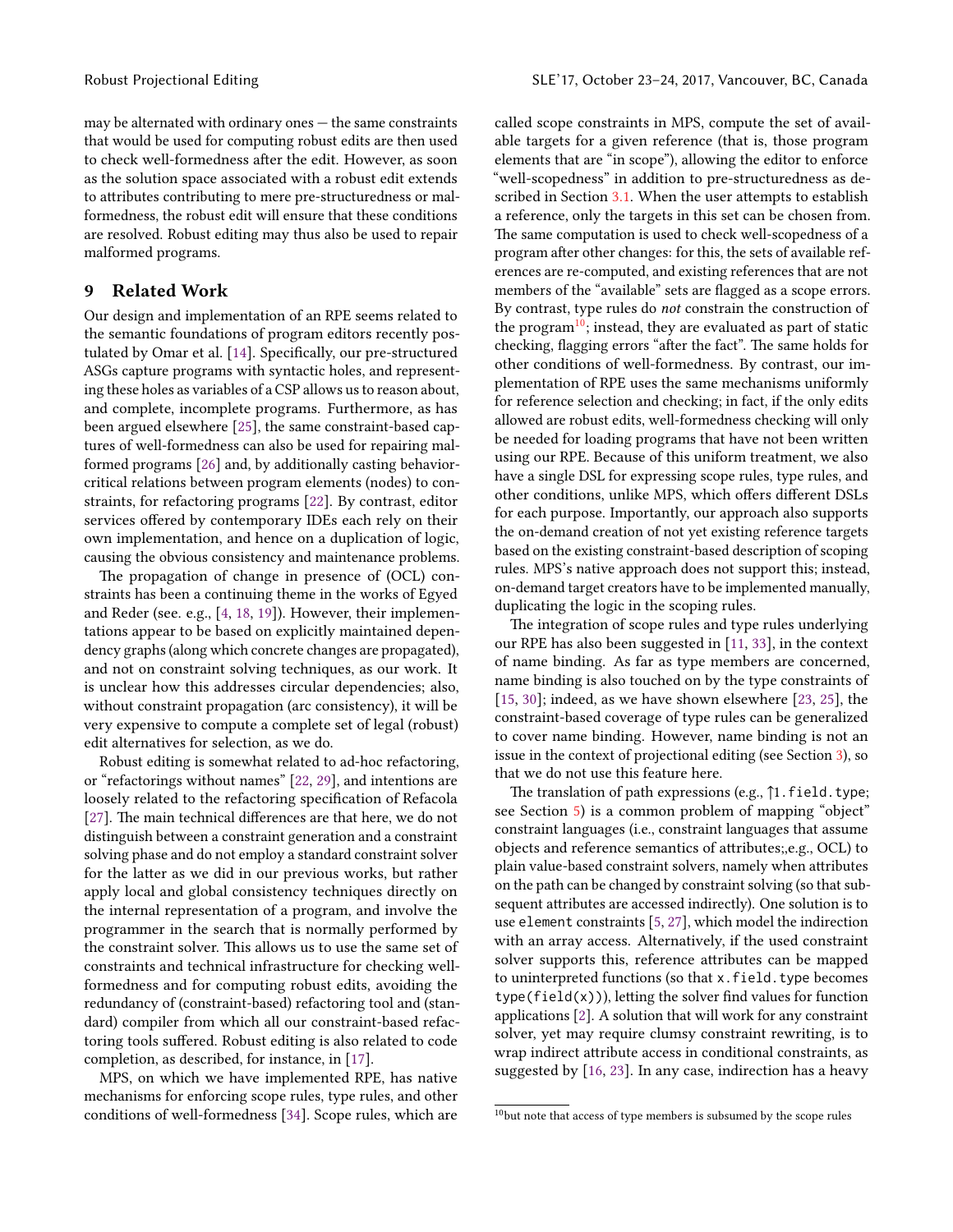performance penalty, particularly if the domain of the indirection (i.e., dereferenced) variable cannot be sufficiently restricted. With our custom implementation of constraint solving, we avoid this problem for ensuring local consistency (see Section [7\)](#page-7-0); more generally, and since the problem coincides with an exploded solution space, we counter it through the introduction of intentions (Section  $\epsilon$ ), which limit generic variability to the intended ("good") parts.

# 10 Conclusion

While the program analyses underlying editor services such as code completion or refactoring tools require programs to be well-formed (or otherwise produce erroneous results), editing may leave a program malformed, even when projectional, or structure, editors are used. With our introduction of robust edits, we raise editing itself to a language service that complements intended edits with others that are required to preserve well-formedness. We show how, from a user perspective, complexity is reduced by the introduction of *editing intentions*, named patterns of stereotypical editing operations declaratively specified using a small DSL; technically, we tame it by involving the user in the computation of a robust edit, by interleaving local and global consistency techniques with the user's selection of primitive edit operations. Unlike that of most other language services in use today, our approach is fully declarative, using the same specification for checking well-formedness, type inference, and computing robust edits, avoiding consistency and maintenance problems by construction.

## Acknowledgments

This work was supported by DFG grant STE 906/5-1.

## References

- <span id="page-11-0"></span>[1] Thorsten Berger, Markus Völter, Hans Peter Jensen, Taweesap Dangprasert, and Janet Siegmund. 2016. Efficiency of projectional editing: A controlled experiment. In Proc. of the 2016 24th ACM International Symposium on Foundations of Software Engineering. ACM, 763-774.
- <span id="page-11-21"></span>[2] Leonardo Mendonça de Moura and Nikolaj Bjørner. 2008. Z3: An Efficient SMT Solver. In Tools and Algorithms for the Construction and Analysis of Systems, 14th International Conference, TACAS 2008. Proceedings. 337–340.
- <span id="page-11-8"></span>[3] Rina Dechter. 1992. From Local to Global Consistency. Artif. Intell. 55, 1 (May 1992), 87–107.
- <span id="page-11-12"></span>[4] Alexander Egyed. 2006. Instant consistency checking for the UML. In 28th International Conference on Software Engineering (ICSE 2006). 381–390.
- <span id="page-11-20"></span>[5] Pascal Van Hentenryck. 1989. Constraint satisfaction in logic programming. MIT Press.
- <span id="page-11-10"></span>[6] Pascal Van Hentenryck, Vijay A. Saraswat, and Yves Deville. 1998. Design, Implementation, and Evaluation of the Constraint Language cc(FD). J. Log. Program. 37, 1-3 (1998), 139–164.
- <span id="page-11-5"></span>[7] R. Lämmel. 2017. Software languages: Syntax, semantics, and metaprogramming. Springer. To appear. Book's website: http://www.softlang. [org/book](http://www.softlang.org/book).
- <span id="page-11-11"></span>[8] Olivier Lhomme. 2003. An Efficient Filtering Algorithm for Disjunction of Constraints. Springer, 904-908. http://dx.\_[doi.org/10.1007/](http://dx._doi.org/10.1007/978-3-540-45193-8_76)

#### SLE'17, October 23–24, 2017, Vancouver, BC, Canada Friedrich Steimann, Marcus Frenkel, and Markus Völter

[978-3-540-45193-8](http://dx._doi.org/10.1007/978-3-540-45193-8_76) 76

- <span id="page-11-9"></span>[9] Alan K. Mackworth. 1977. On Reading Sketch Maps. In Proceedings of the 5th International Joint Conference on Artificial Intelligence - Volume 2 (IJCAI'77). Morgan Kaufmann Publishers Inc., 598–606.
- [10] Raul Medina-Mora and Peter H. Feiler. 1981. An Incremental Programming Environment. IEEE Trans. Software Eng. 7, 5 (1981).
- <span id="page-11-17"></span>[11] Pierre Neron, Andrew P. Tolmach, Eelco Visser, and Guido Wachsmuth. 2015. A Theory of Name Resolution. In Programming Languages and Systems - 24th European Symposium on Programming, ESOP 2015. Proceedings. 205–231.
- [12] David Notkin. 1985. The GANDALF project. Journal of Systems and Software 5, 2 (1985). DOI: http://dx.doi.org/10.1016/0164-1212(85) [90011-1](http://dx.doi.org/10.1016/0164-1212(85)90011-1)
- <span id="page-11-7"></span>[13] Object Management Group. 2014. Object Constraint Language Version 2.4. Object Management Group.
- <span id="page-11-1"></span>[14] Cyrus Omar, Ian Voysey, Michael Hilton, Joshua Sunshine, Claire Le Goues, Jonathan Aldrich, and Matthew A. Hammer. 2017. Toward Semantic Foundations for Program Editors. In 2nd Summit on Advances in Programming Languages, SNAPL 2017. 11:1–11:12.
- <span id="page-11-18"></span>[15] Jens Palsberg and Michael I. Schwartzbach. 1994. Object-oriented type systems. Wiley.
- <span id="page-11-22"></span>[16] Nils Przigoda, Robert Wille, and Rolf Drechsler. 2016. Ground setting properties for an efficient translation of OCL in SMT-based model finding. In Proc. MODELS 2016. ACM, 261-271.
- <span id="page-11-16"></span>[17] Veselin Raychev, Martin T. Vechev, and Eran Yahav. 2014. Code completion with statistical language models. In ACM Conference on Programming Language Design and Implementation, PLDI '14. 419–428.
- <span id="page-11-13"></span>[18] Alexander Reder and Alexander Egyed. 2012. Computing repair trees for resolving inconsistencies in design models. In IEEE/ACM Intl. Conf. on Automated Software Engineering, ASE'12, 2012. 220-229.
- <span id="page-11-14"></span>[19] Alexander Reder and Alexander Egyed. 2012. Incremental Consistency Checking for Complex Design Rules and Larger Model Changes. In Model Driven Engineering Languages and Systems - 15th International Conference, MODELS 2012. Proceedings. 202–218.
- [20] Thomas W. Reps and Tim Teitelbaum. 1984. The Synthesizer Generator. In First ACM SIGSOFT/SIGPLAN software engineering symposium on Practical software development environments. ACM. DOI: http://dx.doi. [org/10.1145/800020.808247](http://dx.doi.org/10.1145/800020.808247)
- [21] Charles Simonyi, Magnus Christerson, and Shane Clifford. 2006. Intentional Software. In OOPSLA 2006. ACM.
- <span id="page-11-2"></span>[22] Friedrich Steimann. Constraint-Based Refactoring. ACM TOPLAS  $(????)$ . to appear.
- <span id="page-11-19"></span>[23] Friedrich Steimann. 2015. From well-formedness to meaning preservation: model refactoring for almost free. Software and System Modeling 14, 1 (2015), 307–320.
- <span id="page-11-6"></span>[24] Friedrich Steimann. 2015. None, One, Many - What's the Difference, Anyhow?. In 1st Summit on Advances in Programming Languages, SNAPL 2015. 294–308.
- <span id="page-11-4"></span>[25] Friedrich Steimann. 2015. Refactoring Tools and Their Kin. In Grand Timely Topics in Software Engineering - International Summer School GTTSE 2015, Tutorial Lectures (Lecture Notes in Computer Science), Jácome Cunha, João Paulo Fernandes, Ralf Lämmel, João Saraiva, and Vadim Zaytsev (Eds.), Vol. 10223. Springer, 179-214. DOI: http: [//dx.doi.org/10.1007/978-3-319-60074-1](http://dx.doi.org/10.1007/978-3-319-60074-1)
- <span id="page-11-3"></span>[26] Friedrich Steimann, Jörg Hagemann, and Bastian Ulke. 2016. Computing repair alternatives for malformed programs using constraint attribute grammars. In Proceedings of the 2016 ACM SIGPLAN International Conference on Object-Oriented Programming, Systems, Languages, and Applications, OOPSLA 2016. 711–730.
- <span id="page-11-15"></span>[27] Friedrich Steimann, Christian Kollee, and Jens von Pilgrim. 2011. A Refactoring Constraint Language and Its Application to Eiffel. In ECOOP 2011 - Object-Oriented Programming - 25th European Conference. Proceedings. 255–280.
- [28] Friedrich Steimann and Bastian Ulke. 2013. Generic Model Assist. In Model-Driven Engineering Languages and Systems - 16th International